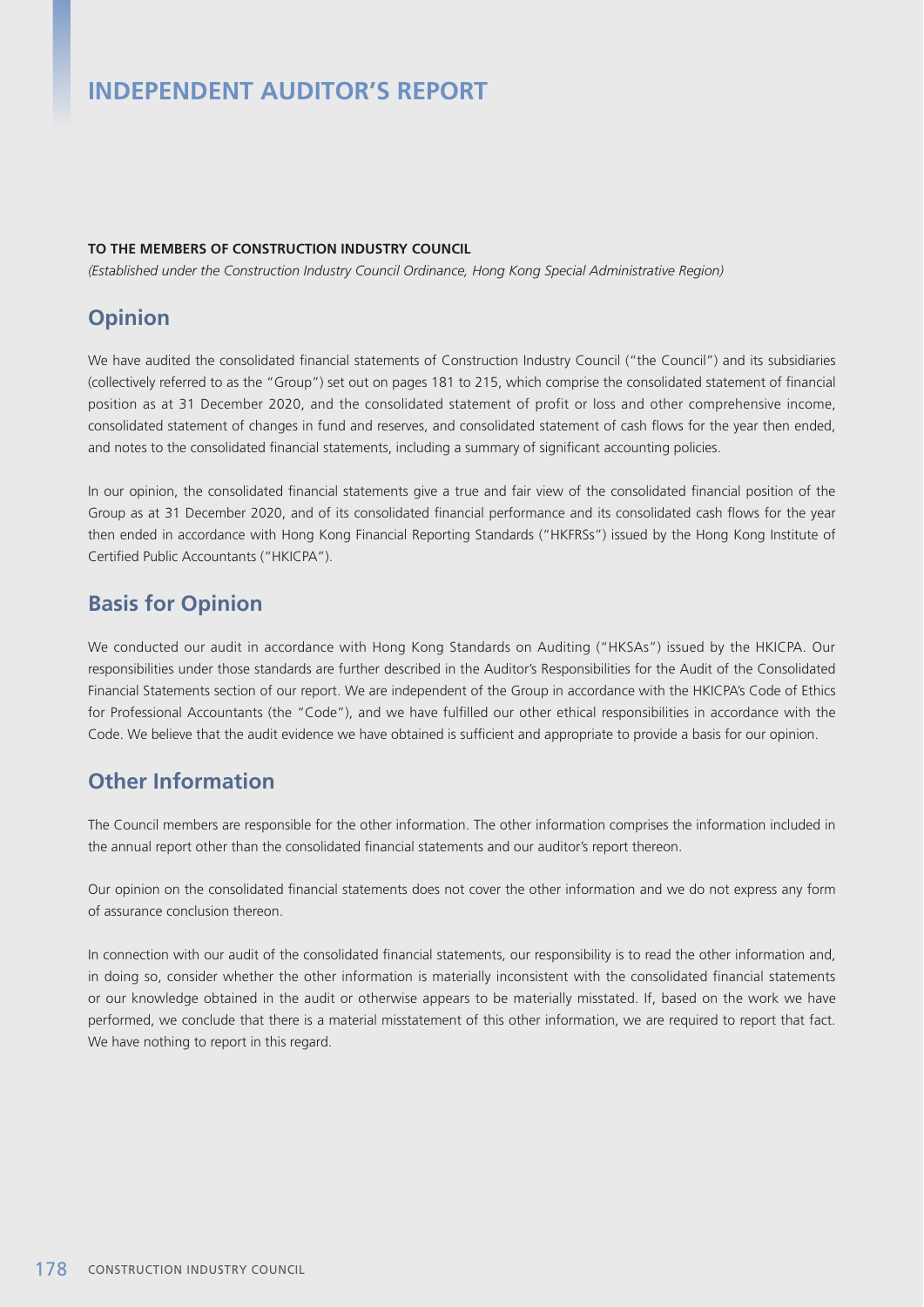## **Responsibilities of Council members for the Consolidated Financial Statements**

The Council members are responsible for the preparation of the consolidated financial statements that give a true and fair view in accordance with HKFRSs issued by the HKICPA, and for such internal control as the Council members determine is necessary to enable the preparation of consolidated financial statements that are free from material misstatement, whether due to fraud or error.

In preparing the consolidated financial statements, the Council members are responsible for assessing the Group's ability to continue as a going concern, disclosing, as applicable, matters related to going concern and using the going concern basis of accounting unless the Council members either intend to liquidate the Group or to cease operations, or have no realistic alternative but to do so.

The Council members are also responsible for overseeing the Group's financial reporting process.

The Audit Committee of the Council assists the Council members in discharging their responsibilities in this regard.

## **Auditor's Responsibilities for the Audit of the Consolidated Financial Statements**

Our objectives are to obtain reasonable assurance about whether the consolidated financial statements as a whole are free from material misstatement, whether due to fraud or error, and to issue an auditor's report that includes our opinion solely to you, as a body, in accordance with section 26 of the Construction Industry Council Ordinance, and for no other purpose. We do not assume responsibility towards or accept liability to any other person for the contents of this report. Reasonable assurance is a high level of assurance, but is not a guarantee that an audit conducted in accordance with HKSAs will always detect a material misstatement when it exists. Misstatements can arise from fraud or error and are considered material if, individually or in the aggregate, they could reasonably be expected to influence the economic decisions of users taken on the basis of these consolidated financial statements.

As part of an audit in accordance with HKSAs, we exercise professional judgement and maintain professional skepticism throughout the audit. We also:

- Identify and assess the risks of material misstatement of the consolidated financial statements, whether due to fraud or error, design and perform audit procedures responsive to those risks, and obtain audit evidence that is sufficient and appropriate to provide a basis for our opinion. The risk of not detecting a material misstatement resulting from fraud is higher than for one resulting from error, as fraud may involve collusion, forgery, intentional omissions, misrepresentations, or the override of internal control.
- • Obtain an understanding of internal control relevant to the audit in order to design audit procedures that are appropriate in the circumstances, but not for the purpose of expressing an opinion on the effectiveness of the Group's internal control.
- Evaluate the appropriateness of accounting policies used and the reasonableness of accounting estimates and related disclosures made by the Council members.